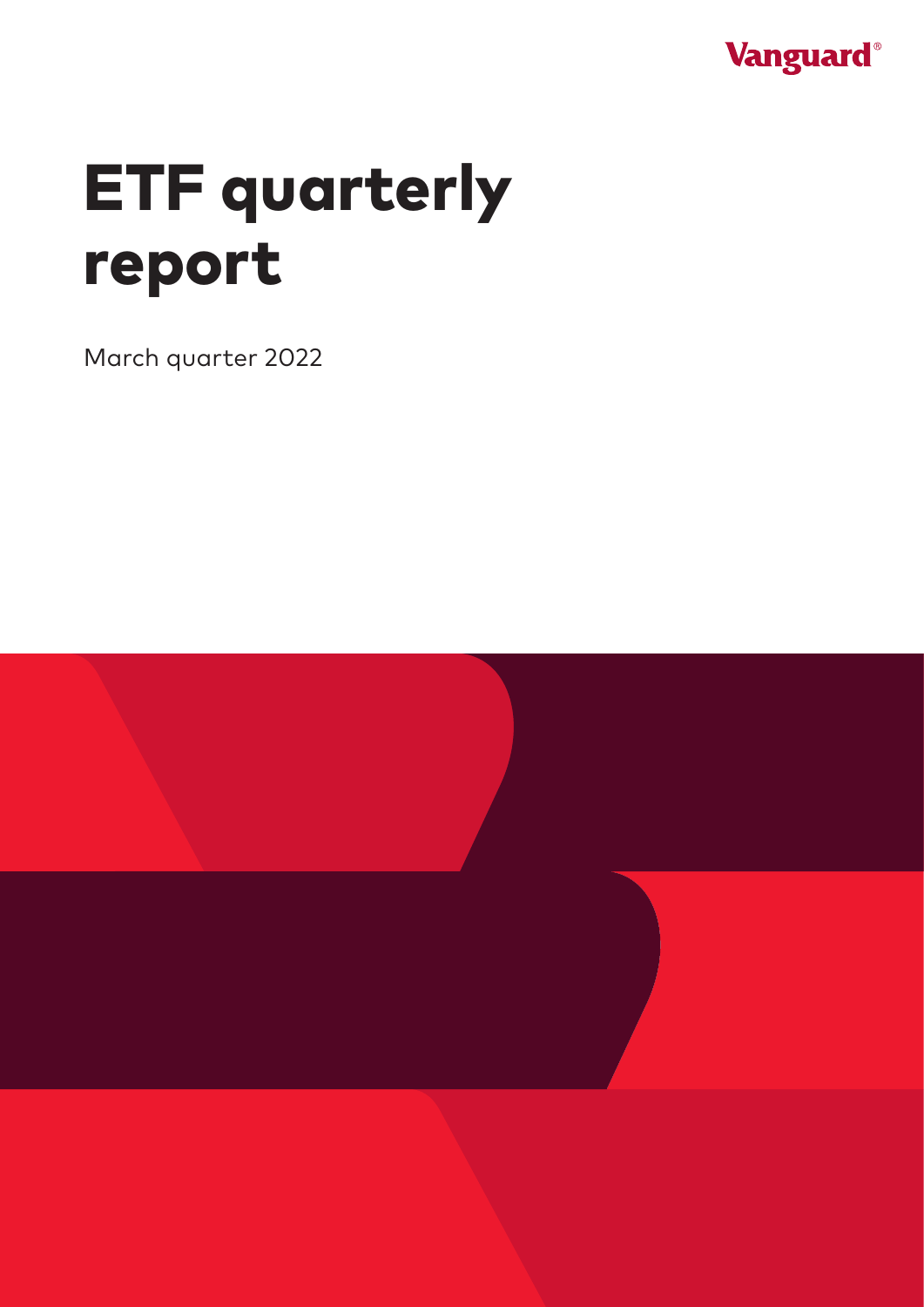### In this edition



The Australian ETF market attracted \$4.68 billion in new investments during Q1.



Vanguard attracted the highest cash flow among issuers in Q1 with \$2.17 billion.



Assets under management of ETFs in Australia surpassed \$132 billion.



Vanguard maintained its position as the largest Australian ETF issuer by assets under management with \$39.15 billion (29.6%).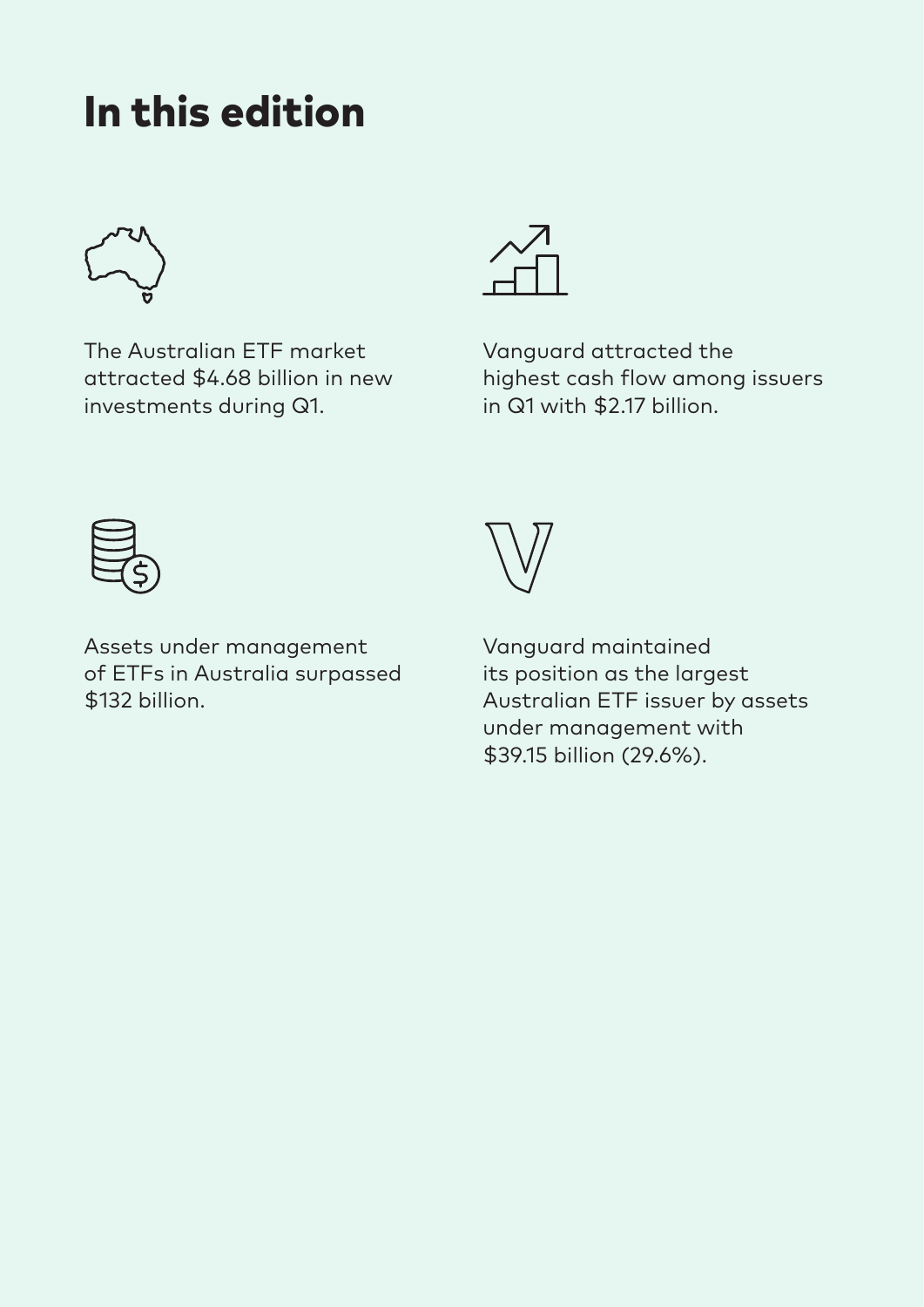### Quarter in review

Global markets entered the new year facing familiar headwinds, as rising inflation pressures and the prospect of higher interest rates remained top of mind for investors. Share market returns were more dispersed in January as expectations for rate rises weighed on ratesensitive growth stocks and dampened risk appetite. However, the conflict in Ukraine further stoked inflation and supply chain concerns as commodity prices were sent soaring.

Shares sold off over the quarter and prices remained volatile, with tech stocks leading global equities lower to a 4.6% loss (see chart). Meanwhile, energy and materials companies capitalised on elevated commodity prices, while banks and financials benefitted from higher interest rates. Heavy exposure to these sectors saw the Australian share market among the few ending the quarter in positive territory, up 2.1%. Emerging markets continued to be weighed down as the impacts of the Ukraine war and COVID outbreaks in China pulled the overall index down 6.1%.

Bond markets similarly sold off as yields climbed (as prices fell) throughout the quarter. Despite a brief rally in bonds as the war began in Ukraine, the overwhelming trajectory of yields was upwards. Markets priced in expectations for central bank rate rises as concerns focused on the compounding effects of surging commodity prices and further supply chain shocks on already heated and inflationary economies. 10-year government bonds in the United States and Australia pushed higher, resulting in losses of 5% and 5.9% across international and domestic bonds.

#### 4%  $\Omega$ TD return YTD return –4 –8 –12 FTSE ASX Nikkei S&P MSCI STOXX MSCI **MSCI** 225 500  $\Delta\cap$ 100 300 600 EM China A World Onshore

Note: Returns are cumulative total returns in local currency. Source: FactSet, as of 31 March 2022.





Note: Returns are cumulative total returns denominated in AUD.

Sources: FactSet and Refinitiv, as of 31 March 2022.

Figure 1. Australian and U.K. equities lead YTD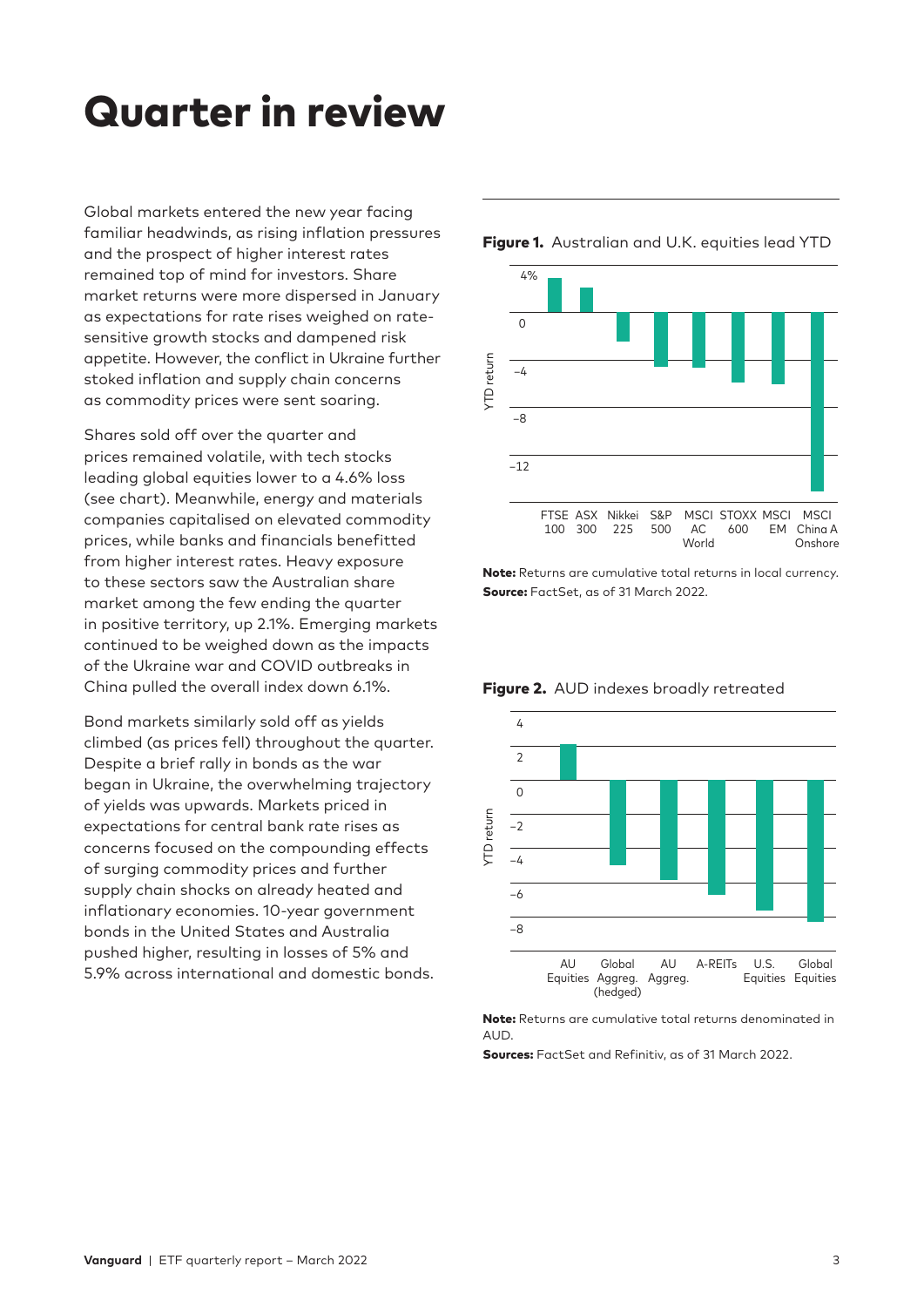### Australian ETF update

#### Cash flow

ETFs maintained solid momentum through the start of 2022, attracting inflows of \$4.68 billion in the March quarter. This comes off the back of a record year for the Australian ETF industry, with over \$24.79 billion flowing to ETFs in 2021. Across all issuers, Vanguard had the strongest Q1 cash flow, bringing in \$2.17 billion.

For the quarter, investors favoured international equities (23.5% of total cash flow) over Australian equities (15.6%), but within fixed interest, investors showed a preference for domestic (4.7%) over international (4.0%) bonds.

The Vanguard Australian Shares Index ETF (VAS) attracted \$730 million in Q1, making it the most popular in Vanguard's product suite. Strong inflows were also observed, with \$318 million into Vanguard MSCI International Shares Index ETF (VGS), \$228 million into Vanguard Global Value Equity Active ETF (Managed Fund) (VVLU), and \$164 million into Vanguard Diversified High Growth Index ETF (VDHG).

#### Assets under management (AUM)

As of 31 March 2022, there were 247 ETF products available in the Australian market, totalling \$132.4 billion. Vanguard retained its position as the top ETF issuer in Australia, managing 29.4% of funds, totalling over \$39.15 billion in AUM.

#### **Performance**

Australian equities outperformed international shares and fixed income in the first quarter of 2022. The Vanguard Australian Shares High Yield ETF (VHY) was the best performing ETF over the quarter, returning 8.41%, followed by the Vanguard MSCI Australian Large Companies Index ETF (VLC) (+5.56%), and Vanguard Australian Shares Index ETF (VAS) (+2.07%).

#### ETF FACT

## \$2.17b

Vanguard attracted the highest cash flow in Q1 2022.

#### Figure 3. Industry cash flow by asset class

|                                |        | Q1            |  |  |
|--------------------------------|--------|---------------|--|--|
| <b>ASSET CLASS</b>             | \$M    | $\frac{1}{2}$ |  |  |
| <b>Australian Equity</b>       | 1,080  | 15.6          |  |  |
| <b>Global Equity</b>           | 1,626  | 23.5          |  |  |
| Infrastructure                 | 55     | 0.8           |  |  |
| <b>Australian Fixed Income</b> | 325    | 4.7           |  |  |
| <b>Global Fixed Income</b>     | 278    | 4.0           |  |  |
| Cash                           | $-555$ | $-8.0$        |  |  |
| <b>Australian Property</b>     | 122    | 1.8           |  |  |
| <b>Global Property</b>         | 1,316  | 19.0          |  |  |
| Commodity                      | 125    | 1.8           |  |  |
| <b>Currency</b>                | $-4$   | $-0.1$        |  |  |
| Multi Asset                    | 310    | 4.5           |  |  |
| <b>Total</b>                   | 4,679  |               |  |  |

**Sources:** ASX monthly report and Vanguard, as at 31 March 2022.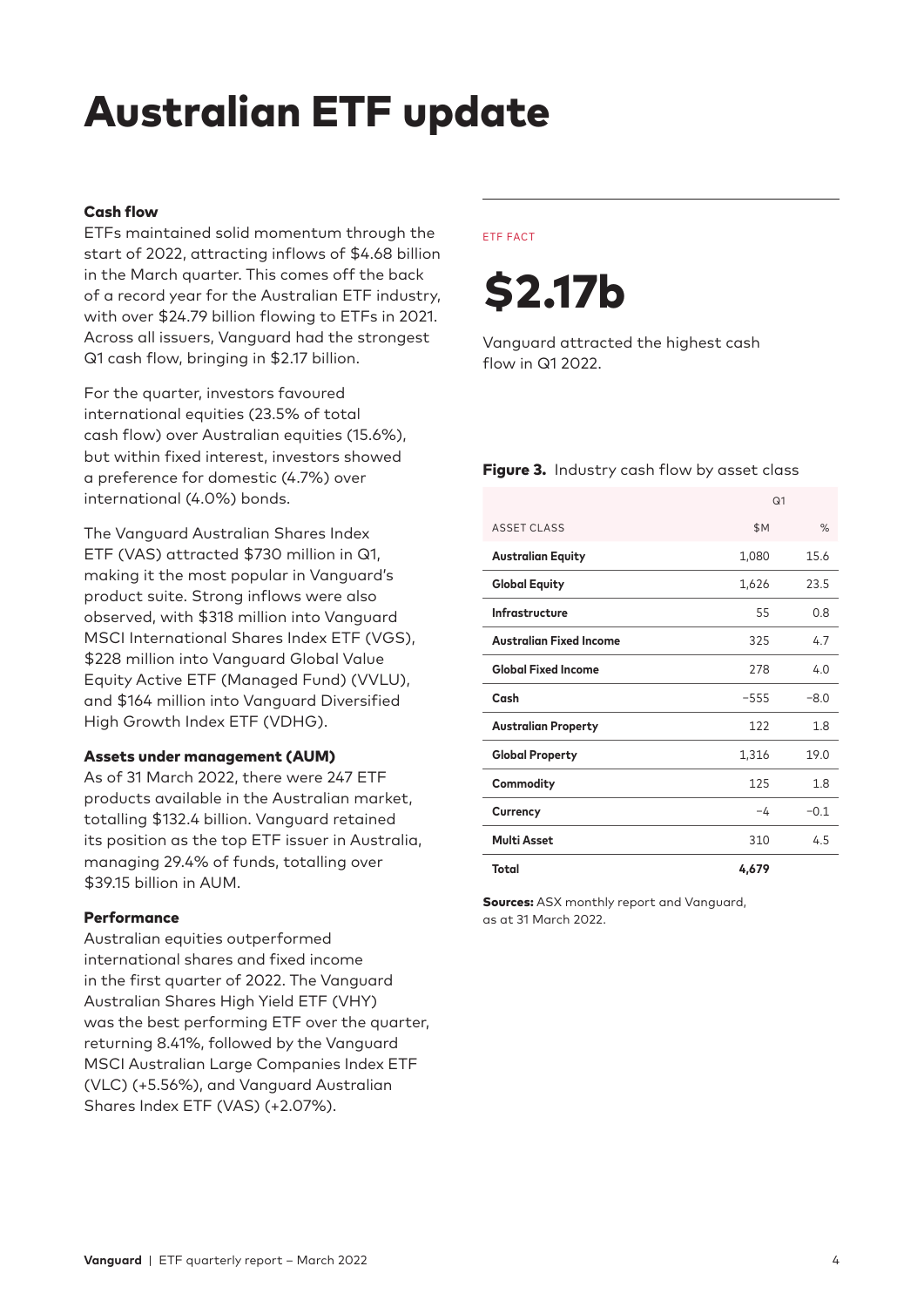#### Figure 4. Industry cash flow by issuer

|                                   |            | Q1 CASH FLOW | AUM      |
|-----------------------------------|------------|--------------|----------|
| <b>ISSUER</b>                     | \$M        | %            | \$M      |
| <b>BetaShares</b>                 | 552.7      | 11.8%        | 21,846.8 |
| Daintree / Perennial              | 2.8        | 0.1%         | 14.7     |
| <b>ETFS</b>                       | 230.0      | 4.9%         | 4,749.6  |
| <b>Fat Prophets</b>               | 3.5        | 0.1%         | 3.5      |
| <b>Fidante</b>                    | 20.2       | 0.4%         | 914.3    |
| <b>Fidelity</b>                   | 4.8        | 0.1%         | 311.7    |
| Franklin Templeton / BetaShares   | 19.6       | 0.4%         | 382.6    |
| <b>Hyperion / Pinnacle</b>        | 190.5      | 4.1%         | 2,209.9  |
| <b>InvestSMART</b>                | 13.0       | 0.3%         | 260.9    |
| <b>iShares</b>                    | 243.4      | 5.2%         | 24,636.6 |
| <b>Janus Henderson</b>            | $-0.5$     | 0.0%         | 1.3      |
| K <sub>2</sub>                    | 2.0        | 0.0%         | 27.3     |
| Loftus Peak / EQT                 | $-1.3$     | 0.0%         | 209.4    |
| Loomis / IML                      | 10.3       | 0.2%         | 25.5     |
| Magellan                          | $-1,219.3$ | $-26.1%$     | 13,357.7 |
| Monash                            | 0.1        | 0.0%         | 27.8     |
| Montaka / Perpetual               | 0.6        | 0.0%         | 107.3    |
| Morningstar                       | 1.8        | 0.0%         | 142.6    |
| Munro / GSFM                      | 27.8       | 0.6%         | 204.7    |
| Nanuk                             | 647.8      | 13.8%        | 647.8    |
| Perennial                         | 4.1        | 0.1%         | 71.6     |
| Perpetual                         | 0.8        | 0.0%         | 3.6      |
| Antipodes / Pinnacle              | $-103.5$   | $-2.2%$      | 413.5    |
| <b>Resolution / Pinnacle</b>      | 1,288.2    | 27.5%        | 1,393.1  |
| <b>Russell</b>                    | $-15.7$    | $-0.3%$      | 947.9    |
| <b>Schroders</b>                  | 2.6        | 0.1%         | 66.0     |
| <b>State Street</b>               | 33.8       | 0.7%         | 8,478.5  |
| <b>Associated Global Partners</b> | 5.2        | 0.1%         | 387.8    |
| Switzer                           | $-118.6$   | $-2.5%$      | 0.0      |
| The Perth Mint                    | 39.0       | 0.8%         | 663.3    |
| Platinum                          | $-0.1$     | 0.0%         | 451.0    |
| VanEck                            | 626.3      | 13.4%        | 10,237.3 |
| Vanguard                          | 2,170.3    | 46.4%        | 39,148.7 |
| <b>XTB</b>                        | $-3.4$     | $-0.1%$      | 82.5     |
|                                   | 4,679      | 100%         | 132,427  |

Sources: ASX monthly report and Vanguard, as of 31 March 2022.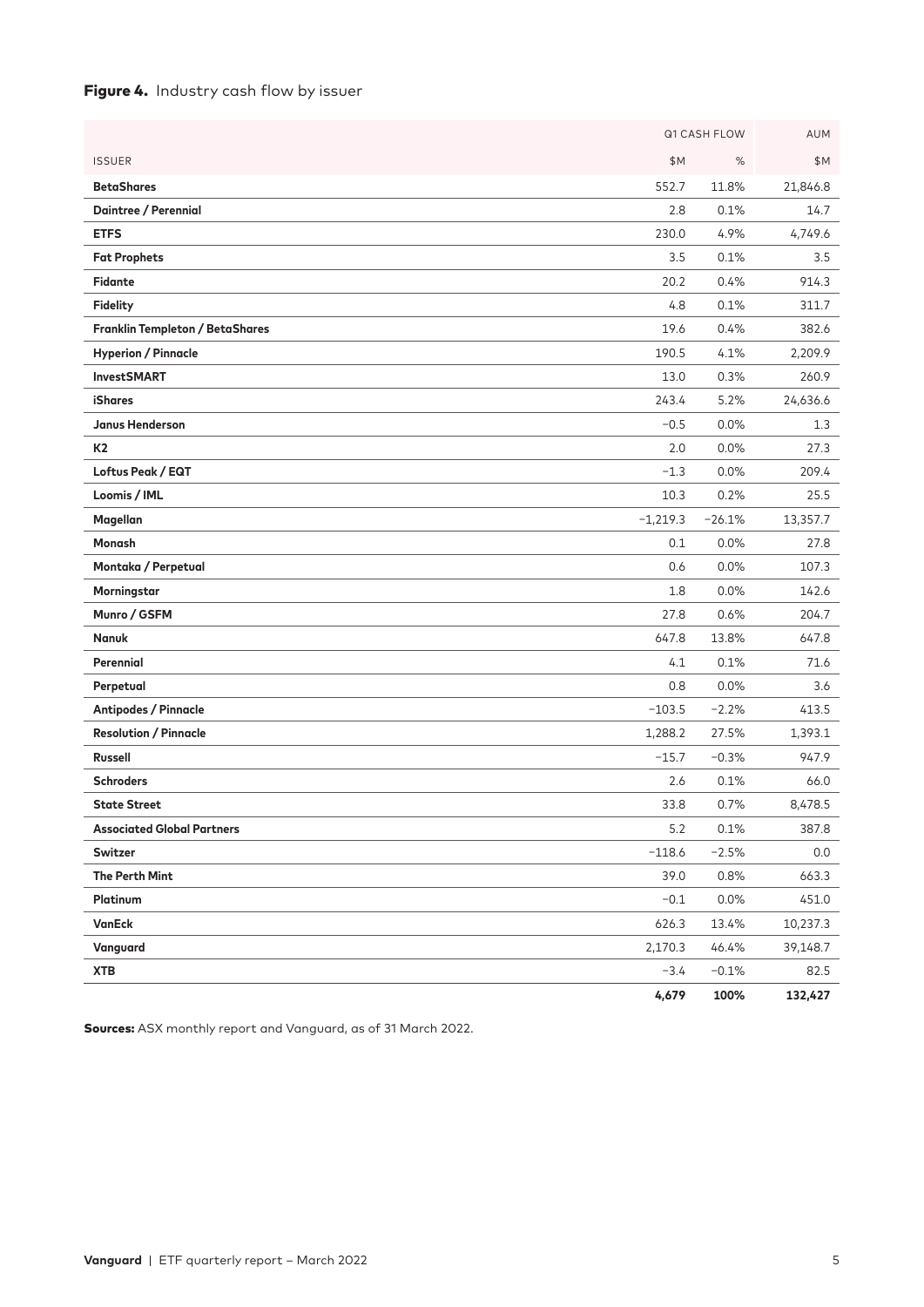#### Figure 5. Vanguard product summary

| <b>Australian Equity ETFs</b><br>2.07%<br><b>Broad Market</b><br><b>VAS</b><br>97.21<br>0.10<br>15.27%<br>10.90%<br>730.8<br>11,030.2<br><b>VAP</b><br>92.87<br>5.80%<br>40.8<br>0.23<br>$-6.81\%$<br>18.80%<br>2,486.0<br>Property<br><b>VHY</b><br>8.41%<br>17.97%<br>11.78%<br><b>High Yield</b><br>70.66<br>0.25<br>115.7<br>2,335.4<br><b>Large Companies</b><br><b>VLC</b><br>79.20<br>0.20<br>5.56%<br>16.54%<br>11.37%<br>$-3.0$<br>155.8<br><b>Small Companies</b><br><b>VSO</b><br>71.95<br>0.30<br>$-2.58%$<br>16.07%<br>13.75%<br>26.5<br>720.7<br><b>Ethical Australian Equities</b><br><b>VETH</b><br>$-1.08%$<br>N/A<br>407.8<br>60.63<br>0.16<br>13.54%<br>71.0<br><b>International Equity ETFs</b><br><b>VGS</b><br>$-8.39%$<br>318.7<br>4,697.2<br><b>Developed Markets</b><br>99.09<br>0.18<br>11.65%<br>13.00%<br>Developed (AUD hedged)<br><b>VGAD</b><br>89.00<br>0.21<br>$-4.96%$<br>10.92%<br>13.67%<br>76.0<br>1,835.2<br><b>VEU</b><br>78.20<br>0.08<br>$-9.00\%$<br>$-0.73%$<br>5.73%<br>$-20.0$<br>All World Ex US<br>2,240.5<br><b>Total US Market</b><br><b>VTS</b><br>309.74<br>15.97%<br>58.0<br>0.03<br>$-8.46%$<br>13.27%<br>3,046.0<br><b>VEQ</b><br>60.79<br>42.0<br><b>Developed Europe</b><br>0.35<br>$-11.52%$<br>2.55%<br>5.54%<br>327.2<br><b>VAE</b><br>69.20<br>0.40<br>$-10.16%$<br>$-12.07%$<br>3.59%<br>14.0<br>374.8<br>Asia Ex Japan<br><b>Emerging Markets</b><br>VGE<br>69.50<br>0.48<br>$-9.56%$<br>2.89%<br>14.0<br>624.6<br>$-8.32%$<br><b>VBLD</b><br>7.93%<br>309.8<br><b>Global Infrastructure</b><br>64.86<br>0.47<br>0.43%<br>17.63%<br>19.0<br><b>VISM</b><br>187.2<br><b>International Small Companies</b><br>59.19<br>0.32<br>$-9.66%$<br>$-0.22%$<br>9.36%<br>15.0<br><b>Ethical International Equities</b><br><b>VESG</b><br>71.06<br>0.18<br>$-10.72%$<br>9.48%<br>13.90%<br>63.0<br>644.2<br><b>VMIN</b><br>54.17<br>$-3.33%$<br>5.21%<br>15.0<br><b>Minimum Volatility - Active</b><br>0.28<br>3.14%<br>$-2.0$<br><b>Global Value - Active</b><br><b>VVLU</b><br>60.42<br>0.28<br>$-1.29%$<br>13.32%<br>9.92%<br>228.0<br>557.2<br>5.0<br>47.3<br><b>Multi Factor - Active</b><br><b>VGMF</b><br>54.33<br>0.33<br>$-5.22%$<br>9.13%<br>N/A<br><b>Fixed Interest ETFs</b><br><b>VAF</b><br>46.34<br>0.15<br>$-6.00%$<br>$-0.50%$<br>7.8<br>1,298.0<br><b>Australian Composite</b><br>$-5.73%$<br>552.6<br><b>Australian Government</b><br><b>VGB</b><br>47.48<br>0.20<br>$-6.33%$<br>$-5.93%$<br>$-0.66%$<br>46.3<br><b>VACF</b><br>49.45<br>0.20<br>$-4.76%$<br>$-5.12%$<br>$-33.0$<br>606.2<br><b>Australian Corporate</b><br>0.61%<br><b>International Treasury (AUD hedged)</b><br>VIF<br>41.83<br>0.20<br>$-4.72%$<br>$-4.19%$<br>21.0<br>639.9<br>0.33%<br><b>International Credit (AUD hedged)</b><br><b>VCF</b><br>$-4.91%$<br>5.0<br>202.8<br>41.61<br>0.30<br>$-6.50%$<br>0.95%<br><b>Global Aggregate (AUD hedged)</b><br><b>VBND</b><br>45.11<br>0.20<br>$-5.60%$<br>$-4.74%$<br>0.55%<br>43.0<br>472.6<br><b>ESG</b><br><b>VEFI</b><br>46.06<br>0.26<br>0.50%<br>3.0<br>86.3<br>-5.44%<br>$-4.73%$<br><b>Diversified ETFs</b><br>VDCO<br>Conservative<br>51.62<br>0.27<br>$-4.50%$<br>0.03%<br>3.71%<br>4.0<br>254.6<br><b>VDBA</b><br>5.94%<br>639.8<br><b>Balanced</b><br>53.76<br>0.27<br>$-4.67\%$<br>2.70%<br>47.7 |                    | ASX           | LAST<br><b>PRICE</b> | MER | QUARTER | 1 YEAR        | 3 YEAR<br>RETURN | <b>QUARTERLY</b><br><b>CASH FLOW</b> | <b>FUM</b> |
|-------------------------------------------------------------------------------------------------------------------------------------------------------------------------------------------------------------------------------------------------------------------------------------------------------------------------------------------------------------------------------------------------------------------------------------------------------------------------------------------------------------------------------------------------------------------------------------------------------------------------------------------------------------------------------------------------------------------------------------------------------------------------------------------------------------------------------------------------------------------------------------------------------------------------------------------------------------------------------------------------------------------------------------------------------------------------------------------------------------------------------------------------------------------------------------------------------------------------------------------------------------------------------------------------------------------------------------------------------------------------------------------------------------------------------------------------------------------------------------------------------------------------------------------------------------------------------------------------------------------------------------------------------------------------------------------------------------------------------------------------------------------------------------------------------------------------------------------------------------------------------------------------------------------------------------------------------------------------------------------------------------------------------------------------------------------------------------------------------------------------------------------------------------------------------------------------------------------------------------------------------------------------------------------------------------------------------------------------------------------------------------------------------------------------------------------------------------------------------------------------------------------------------------------------------------------------------------------------------------------------------------------------------------------------------------------------------------------------------------------------------------------------------------------------------------------------------------------------------------------------------------------------------------------------------------------------------------------------------------------------------------------------------------------------------------------------------------------------------------------------------------------------------------------------------------------------------------------------------------------------------------------------------------------------------|--------------------|---------------|----------------------|-----|---------|---------------|------------------|--------------------------------------|------------|
|                                                                                                                                                                                                                                                                                                                                                                                                                                                                                                                                                                                                                                                                                                                                                                                                                                                                                                                                                                                                                                                                                                                                                                                                                                                                                                                                                                                                                                                                                                                                                                                                                                                                                                                                                                                                                                                                                                                                                                                                                                                                                                                                                                                                                                                                                                                                                                                                                                                                                                                                                                                                                                                                                                                                                                                                                                                                                                                                                                                                                                                                                                                                                                                                                                                                                                       | <b>ASSET CLASS</b> | <b>TICKER</b> | \$                   | %   | RETURN  | <b>RETURN</b> | P.A.             | \$Μ                                  | \$М        |
|                                                                                                                                                                                                                                                                                                                                                                                                                                                                                                                                                                                                                                                                                                                                                                                                                                                                                                                                                                                                                                                                                                                                                                                                                                                                                                                                                                                                                                                                                                                                                                                                                                                                                                                                                                                                                                                                                                                                                                                                                                                                                                                                                                                                                                                                                                                                                                                                                                                                                                                                                                                                                                                                                                                                                                                                                                                                                                                                                                                                                                                                                                                                                                                                                                                                                                       |                    |               |                      |     |         |               |                  |                                      |            |
|                                                                                                                                                                                                                                                                                                                                                                                                                                                                                                                                                                                                                                                                                                                                                                                                                                                                                                                                                                                                                                                                                                                                                                                                                                                                                                                                                                                                                                                                                                                                                                                                                                                                                                                                                                                                                                                                                                                                                                                                                                                                                                                                                                                                                                                                                                                                                                                                                                                                                                                                                                                                                                                                                                                                                                                                                                                                                                                                                                                                                                                                                                                                                                                                                                                                                                       |                    |               |                      |     |         |               |                  |                                      |            |
|                                                                                                                                                                                                                                                                                                                                                                                                                                                                                                                                                                                                                                                                                                                                                                                                                                                                                                                                                                                                                                                                                                                                                                                                                                                                                                                                                                                                                                                                                                                                                                                                                                                                                                                                                                                                                                                                                                                                                                                                                                                                                                                                                                                                                                                                                                                                                                                                                                                                                                                                                                                                                                                                                                                                                                                                                                                                                                                                                                                                                                                                                                                                                                                                                                                                                                       |                    |               |                      |     |         |               |                  |                                      |            |
|                                                                                                                                                                                                                                                                                                                                                                                                                                                                                                                                                                                                                                                                                                                                                                                                                                                                                                                                                                                                                                                                                                                                                                                                                                                                                                                                                                                                                                                                                                                                                                                                                                                                                                                                                                                                                                                                                                                                                                                                                                                                                                                                                                                                                                                                                                                                                                                                                                                                                                                                                                                                                                                                                                                                                                                                                                                                                                                                                                                                                                                                                                                                                                                                                                                                                                       |                    |               |                      |     |         |               |                  |                                      |            |
|                                                                                                                                                                                                                                                                                                                                                                                                                                                                                                                                                                                                                                                                                                                                                                                                                                                                                                                                                                                                                                                                                                                                                                                                                                                                                                                                                                                                                                                                                                                                                                                                                                                                                                                                                                                                                                                                                                                                                                                                                                                                                                                                                                                                                                                                                                                                                                                                                                                                                                                                                                                                                                                                                                                                                                                                                                                                                                                                                                                                                                                                                                                                                                                                                                                                                                       |                    |               |                      |     |         |               |                  |                                      |            |
|                                                                                                                                                                                                                                                                                                                                                                                                                                                                                                                                                                                                                                                                                                                                                                                                                                                                                                                                                                                                                                                                                                                                                                                                                                                                                                                                                                                                                                                                                                                                                                                                                                                                                                                                                                                                                                                                                                                                                                                                                                                                                                                                                                                                                                                                                                                                                                                                                                                                                                                                                                                                                                                                                                                                                                                                                                                                                                                                                                                                                                                                                                                                                                                                                                                                                                       |                    |               |                      |     |         |               |                  |                                      |            |
|                                                                                                                                                                                                                                                                                                                                                                                                                                                                                                                                                                                                                                                                                                                                                                                                                                                                                                                                                                                                                                                                                                                                                                                                                                                                                                                                                                                                                                                                                                                                                                                                                                                                                                                                                                                                                                                                                                                                                                                                                                                                                                                                                                                                                                                                                                                                                                                                                                                                                                                                                                                                                                                                                                                                                                                                                                                                                                                                                                                                                                                                                                                                                                                                                                                                                                       |                    |               |                      |     |         |               |                  |                                      |            |
|                                                                                                                                                                                                                                                                                                                                                                                                                                                                                                                                                                                                                                                                                                                                                                                                                                                                                                                                                                                                                                                                                                                                                                                                                                                                                                                                                                                                                                                                                                                                                                                                                                                                                                                                                                                                                                                                                                                                                                                                                                                                                                                                                                                                                                                                                                                                                                                                                                                                                                                                                                                                                                                                                                                                                                                                                                                                                                                                                                                                                                                                                                                                                                                                                                                                                                       |                    |               |                      |     |         |               |                  |                                      |            |
|                                                                                                                                                                                                                                                                                                                                                                                                                                                                                                                                                                                                                                                                                                                                                                                                                                                                                                                                                                                                                                                                                                                                                                                                                                                                                                                                                                                                                                                                                                                                                                                                                                                                                                                                                                                                                                                                                                                                                                                                                                                                                                                                                                                                                                                                                                                                                                                                                                                                                                                                                                                                                                                                                                                                                                                                                                                                                                                                                                                                                                                                                                                                                                                                                                                                                                       |                    |               |                      |     |         |               |                  |                                      |            |
|                                                                                                                                                                                                                                                                                                                                                                                                                                                                                                                                                                                                                                                                                                                                                                                                                                                                                                                                                                                                                                                                                                                                                                                                                                                                                                                                                                                                                                                                                                                                                                                                                                                                                                                                                                                                                                                                                                                                                                                                                                                                                                                                                                                                                                                                                                                                                                                                                                                                                                                                                                                                                                                                                                                                                                                                                                                                                                                                                                                                                                                                                                                                                                                                                                                                                                       |                    |               |                      |     |         |               |                  |                                      |            |
|                                                                                                                                                                                                                                                                                                                                                                                                                                                                                                                                                                                                                                                                                                                                                                                                                                                                                                                                                                                                                                                                                                                                                                                                                                                                                                                                                                                                                                                                                                                                                                                                                                                                                                                                                                                                                                                                                                                                                                                                                                                                                                                                                                                                                                                                                                                                                                                                                                                                                                                                                                                                                                                                                                                                                                                                                                                                                                                                                                                                                                                                                                                                                                                                                                                                                                       |                    |               |                      |     |         |               |                  |                                      |            |
|                                                                                                                                                                                                                                                                                                                                                                                                                                                                                                                                                                                                                                                                                                                                                                                                                                                                                                                                                                                                                                                                                                                                                                                                                                                                                                                                                                                                                                                                                                                                                                                                                                                                                                                                                                                                                                                                                                                                                                                                                                                                                                                                                                                                                                                                                                                                                                                                                                                                                                                                                                                                                                                                                                                                                                                                                                                                                                                                                                                                                                                                                                                                                                                                                                                                                                       |                    |               |                      |     |         |               |                  |                                      |            |
|                                                                                                                                                                                                                                                                                                                                                                                                                                                                                                                                                                                                                                                                                                                                                                                                                                                                                                                                                                                                                                                                                                                                                                                                                                                                                                                                                                                                                                                                                                                                                                                                                                                                                                                                                                                                                                                                                                                                                                                                                                                                                                                                                                                                                                                                                                                                                                                                                                                                                                                                                                                                                                                                                                                                                                                                                                                                                                                                                                                                                                                                                                                                                                                                                                                                                                       |                    |               |                      |     |         |               |                  |                                      |            |
|                                                                                                                                                                                                                                                                                                                                                                                                                                                                                                                                                                                                                                                                                                                                                                                                                                                                                                                                                                                                                                                                                                                                                                                                                                                                                                                                                                                                                                                                                                                                                                                                                                                                                                                                                                                                                                                                                                                                                                                                                                                                                                                                                                                                                                                                                                                                                                                                                                                                                                                                                                                                                                                                                                                                                                                                                                                                                                                                                                                                                                                                                                                                                                                                                                                                                                       |                    |               |                      |     |         |               |                  |                                      |            |
|                                                                                                                                                                                                                                                                                                                                                                                                                                                                                                                                                                                                                                                                                                                                                                                                                                                                                                                                                                                                                                                                                                                                                                                                                                                                                                                                                                                                                                                                                                                                                                                                                                                                                                                                                                                                                                                                                                                                                                                                                                                                                                                                                                                                                                                                                                                                                                                                                                                                                                                                                                                                                                                                                                                                                                                                                                                                                                                                                                                                                                                                                                                                                                                                                                                                                                       |                    |               |                      |     |         |               |                  |                                      |            |
|                                                                                                                                                                                                                                                                                                                                                                                                                                                                                                                                                                                                                                                                                                                                                                                                                                                                                                                                                                                                                                                                                                                                                                                                                                                                                                                                                                                                                                                                                                                                                                                                                                                                                                                                                                                                                                                                                                                                                                                                                                                                                                                                                                                                                                                                                                                                                                                                                                                                                                                                                                                                                                                                                                                                                                                                                                                                                                                                                                                                                                                                                                                                                                                                                                                                                                       |                    |               |                      |     |         |               |                  |                                      |            |
|                                                                                                                                                                                                                                                                                                                                                                                                                                                                                                                                                                                                                                                                                                                                                                                                                                                                                                                                                                                                                                                                                                                                                                                                                                                                                                                                                                                                                                                                                                                                                                                                                                                                                                                                                                                                                                                                                                                                                                                                                                                                                                                                                                                                                                                                                                                                                                                                                                                                                                                                                                                                                                                                                                                                                                                                                                                                                                                                                                                                                                                                                                                                                                                                                                                                                                       |                    |               |                      |     |         |               |                  |                                      |            |
|                                                                                                                                                                                                                                                                                                                                                                                                                                                                                                                                                                                                                                                                                                                                                                                                                                                                                                                                                                                                                                                                                                                                                                                                                                                                                                                                                                                                                                                                                                                                                                                                                                                                                                                                                                                                                                                                                                                                                                                                                                                                                                                                                                                                                                                                                                                                                                                                                                                                                                                                                                                                                                                                                                                                                                                                                                                                                                                                                                                                                                                                                                                                                                                                                                                                                                       |                    |               |                      |     |         |               |                  |                                      |            |
|                                                                                                                                                                                                                                                                                                                                                                                                                                                                                                                                                                                                                                                                                                                                                                                                                                                                                                                                                                                                                                                                                                                                                                                                                                                                                                                                                                                                                                                                                                                                                                                                                                                                                                                                                                                                                                                                                                                                                                                                                                                                                                                                                                                                                                                                                                                                                                                                                                                                                                                                                                                                                                                                                                                                                                                                                                                                                                                                                                                                                                                                                                                                                                                                                                                                                                       |                    |               |                      |     |         |               |                  |                                      |            |
|                                                                                                                                                                                                                                                                                                                                                                                                                                                                                                                                                                                                                                                                                                                                                                                                                                                                                                                                                                                                                                                                                                                                                                                                                                                                                                                                                                                                                                                                                                                                                                                                                                                                                                                                                                                                                                                                                                                                                                                                                                                                                                                                                                                                                                                                                                                                                                                                                                                                                                                                                                                                                                                                                                                                                                                                                                                                                                                                                                                                                                                                                                                                                                                                                                                                                                       |                    |               |                      |     |         |               |                  |                                      |            |
|                                                                                                                                                                                                                                                                                                                                                                                                                                                                                                                                                                                                                                                                                                                                                                                                                                                                                                                                                                                                                                                                                                                                                                                                                                                                                                                                                                                                                                                                                                                                                                                                                                                                                                                                                                                                                                                                                                                                                                                                                                                                                                                                                                                                                                                                                                                                                                                                                                                                                                                                                                                                                                                                                                                                                                                                                                                                                                                                                                                                                                                                                                                                                                                                                                                                                                       |                    |               |                      |     |         |               |                  |                                      |            |
|                                                                                                                                                                                                                                                                                                                                                                                                                                                                                                                                                                                                                                                                                                                                                                                                                                                                                                                                                                                                                                                                                                                                                                                                                                                                                                                                                                                                                                                                                                                                                                                                                                                                                                                                                                                                                                                                                                                                                                                                                                                                                                                                                                                                                                                                                                                                                                                                                                                                                                                                                                                                                                                                                                                                                                                                                                                                                                                                                                                                                                                                                                                                                                                                                                                                                                       |                    |               |                      |     |         |               |                  |                                      |            |
|                                                                                                                                                                                                                                                                                                                                                                                                                                                                                                                                                                                                                                                                                                                                                                                                                                                                                                                                                                                                                                                                                                                                                                                                                                                                                                                                                                                                                                                                                                                                                                                                                                                                                                                                                                                                                                                                                                                                                                                                                                                                                                                                                                                                                                                                                                                                                                                                                                                                                                                                                                                                                                                                                                                                                                                                                                                                                                                                                                                                                                                                                                                                                                                                                                                                                                       |                    |               |                      |     |         |               |                  |                                      |            |
|                                                                                                                                                                                                                                                                                                                                                                                                                                                                                                                                                                                                                                                                                                                                                                                                                                                                                                                                                                                                                                                                                                                                                                                                                                                                                                                                                                                                                                                                                                                                                                                                                                                                                                                                                                                                                                                                                                                                                                                                                                                                                                                                                                                                                                                                                                                                                                                                                                                                                                                                                                                                                                                                                                                                                                                                                                                                                                                                                                                                                                                                                                                                                                                                                                                                                                       |                    |               |                      |     |         |               |                  |                                      |            |
|                                                                                                                                                                                                                                                                                                                                                                                                                                                                                                                                                                                                                                                                                                                                                                                                                                                                                                                                                                                                                                                                                                                                                                                                                                                                                                                                                                                                                                                                                                                                                                                                                                                                                                                                                                                                                                                                                                                                                                                                                                                                                                                                                                                                                                                                                                                                                                                                                                                                                                                                                                                                                                                                                                                                                                                                                                                                                                                                                                                                                                                                                                                                                                                                                                                                                                       |                    |               |                      |     |         |               |                  |                                      |            |
|                                                                                                                                                                                                                                                                                                                                                                                                                                                                                                                                                                                                                                                                                                                                                                                                                                                                                                                                                                                                                                                                                                                                                                                                                                                                                                                                                                                                                                                                                                                                                                                                                                                                                                                                                                                                                                                                                                                                                                                                                                                                                                                                                                                                                                                                                                                                                                                                                                                                                                                                                                                                                                                                                                                                                                                                                                                                                                                                                                                                                                                                                                                                                                                                                                                                                                       |                    |               |                      |     |         |               |                  |                                      |            |
|                                                                                                                                                                                                                                                                                                                                                                                                                                                                                                                                                                                                                                                                                                                                                                                                                                                                                                                                                                                                                                                                                                                                                                                                                                                                                                                                                                                                                                                                                                                                                                                                                                                                                                                                                                                                                                                                                                                                                                                                                                                                                                                                                                                                                                                                                                                                                                                                                                                                                                                                                                                                                                                                                                                                                                                                                                                                                                                                                                                                                                                                                                                                                                                                                                                                                                       |                    |               |                      |     |         |               |                  |                                      |            |
|                                                                                                                                                                                                                                                                                                                                                                                                                                                                                                                                                                                                                                                                                                                                                                                                                                                                                                                                                                                                                                                                                                                                                                                                                                                                                                                                                                                                                                                                                                                                                                                                                                                                                                                                                                                                                                                                                                                                                                                                                                                                                                                                                                                                                                                                                                                                                                                                                                                                                                                                                                                                                                                                                                                                                                                                                                                                                                                                                                                                                                                                                                                                                                                                                                                                                                       |                    |               |                      |     |         |               |                  |                                      |            |
|                                                                                                                                                                                                                                                                                                                                                                                                                                                                                                                                                                                                                                                                                                                                                                                                                                                                                                                                                                                                                                                                                                                                                                                                                                                                                                                                                                                                                                                                                                                                                                                                                                                                                                                                                                                                                                                                                                                                                                                                                                                                                                                                                                                                                                                                                                                                                                                                                                                                                                                                                                                                                                                                                                                                                                                                                                                                                                                                                                                                                                                                                                                                                                                                                                                                                                       |                    |               |                      |     |         |               |                  |                                      |            |
|                                                                                                                                                                                                                                                                                                                                                                                                                                                                                                                                                                                                                                                                                                                                                                                                                                                                                                                                                                                                                                                                                                                                                                                                                                                                                                                                                                                                                                                                                                                                                                                                                                                                                                                                                                                                                                                                                                                                                                                                                                                                                                                                                                                                                                                                                                                                                                                                                                                                                                                                                                                                                                                                                                                                                                                                                                                                                                                                                                                                                                                                                                                                                                                                                                                                                                       |                    |               |                      |     |         |               |                  |                                      |            |
|                                                                                                                                                                                                                                                                                                                                                                                                                                                                                                                                                                                                                                                                                                                                                                                                                                                                                                                                                                                                                                                                                                                                                                                                                                                                                                                                                                                                                                                                                                                                                                                                                                                                                                                                                                                                                                                                                                                                                                                                                                                                                                                                                                                                                                                                                                                                                                                                                                                                                                                                                                                                                                                                                                                                                                                                                                                                                                                                                                                                                                                                                                                                                                                                                                                                                                       |                    |               |                      |     |         |               |                  |                                      |            |
|                                                                                                                                                                                                                                                                                                                                                                                                                                                                                                                                                                                                                                                                                                                                                                                                                                                                                                                                                                                                                                                                                                                                                                                                                                                                                                                                                                                                                                                                                                                                                                                                                                                                                                                                                                                                                                                                                                                                                                                                                                                                                                                                                                                                                                                                                                                                                                                                                                                                                                                                                                                                                                                                                                                                                                                                                                                                                                                                                                                                                                                                                                                                                                                                                                                                                                       |                    |               |                      |     |         |               |                  |                                      |            |
|                                                                                                                                                                                                                                                                                                                                                                                                                                                                                                                                                                                                                                                                                                                                                                                                                                                                                                                                                                                                                                                                                                                                                                                                                                                                                                                                                                                                                                                                                                                                                                                                                                                                                                                                                                                                                                                                                                                                                                                                                                                                                                                                                                                                                                                                                                                                                                                                                                                                                                                                                                                                                                                                                                                                                                                                                                                                                                                                                                                                                                                                                                                                                                                                                                                                                                       |                    |               |                      |     |         |               |                  |                                      |            |
|                                                                                                                                                                                                                                                                                                                                                                                                                                                                                                                                                                                                                                                                                                                                                                                                                                                                                                                                                                                                                                                                                                                                                                                                                                                                                                                                                                                                                                                                                                                                                                                                                                                                                                                                                                                                                                                                                                                                                                                                                                                                                                                                                                                                                                                                                                                                                                                                                                                                                                                                                                                                                                                                                                                                                                                                                                                                                                                                                                                                                                                                                                                                                                                                                                                                                                       |                    |               |                      |     |         |               |                  |                                      |            |
| Growth<br><b>VDGR</b><br>56.93<br>5.90%<br>49.0<br>632.5<br>0.27<br>$-4.31%$<br>8.21%                                                                                                                                                                                                                                                                                                                                                                                                                                                                                                                                                                                                                                                                                                                                                                                                                                                                                                                                                                                                                                                                                                                                                                                                                                                                                                                                                                                                                                                                                                                                                                                                                                                                                                                                                                                                                                                                                                                                                                                                                                                                                                                                                                                                                                                                                                                                                                                                                                                                                                                                                                                                                                                                                                                                                                                                                                                                                                                                                                                                                                                                                                                                                                                                                 |                    |               |                      |     |         |               |                  |                                      |            |
| <b>High Growth</b><br><b>VDHG</b><br>60.26<br>0.27<br>$-4.00%$<br>9.16%<br>10.47%<br>164.0<br>1,721.3<br>39,149<br><b>TOTAL</b><br>2,170.3                                                                                                                                                                                                                                                                                                                                                                                                                                                                                                                                                                                                                                                                                                                                                                                                                                                                                                                                                                                                                                                                                                                                                                                                                                                                                                                                                                                                                                                                                                                                                                                                                                                                                                                                                                                                                                                                                                                                                                                                                                                                                                                                                                                                                                                                                                                                                                                                                                                                                                                                                                                                                                                                                                                                                                                                                                                                                                                                                                                                                                                                                                                                                            |                    |               |                      |     |         |               |                  |                                      |            |

Note: Returns assume that an investor purchased shares at Net Asset Value and do not reflect transaction costs imposed on the creation and redemption of ETF units, the brokerage or the bid-ask spread that investors pay to buy and sell ETF securities on the Australian Securities Exchange. Total returns are after management costs.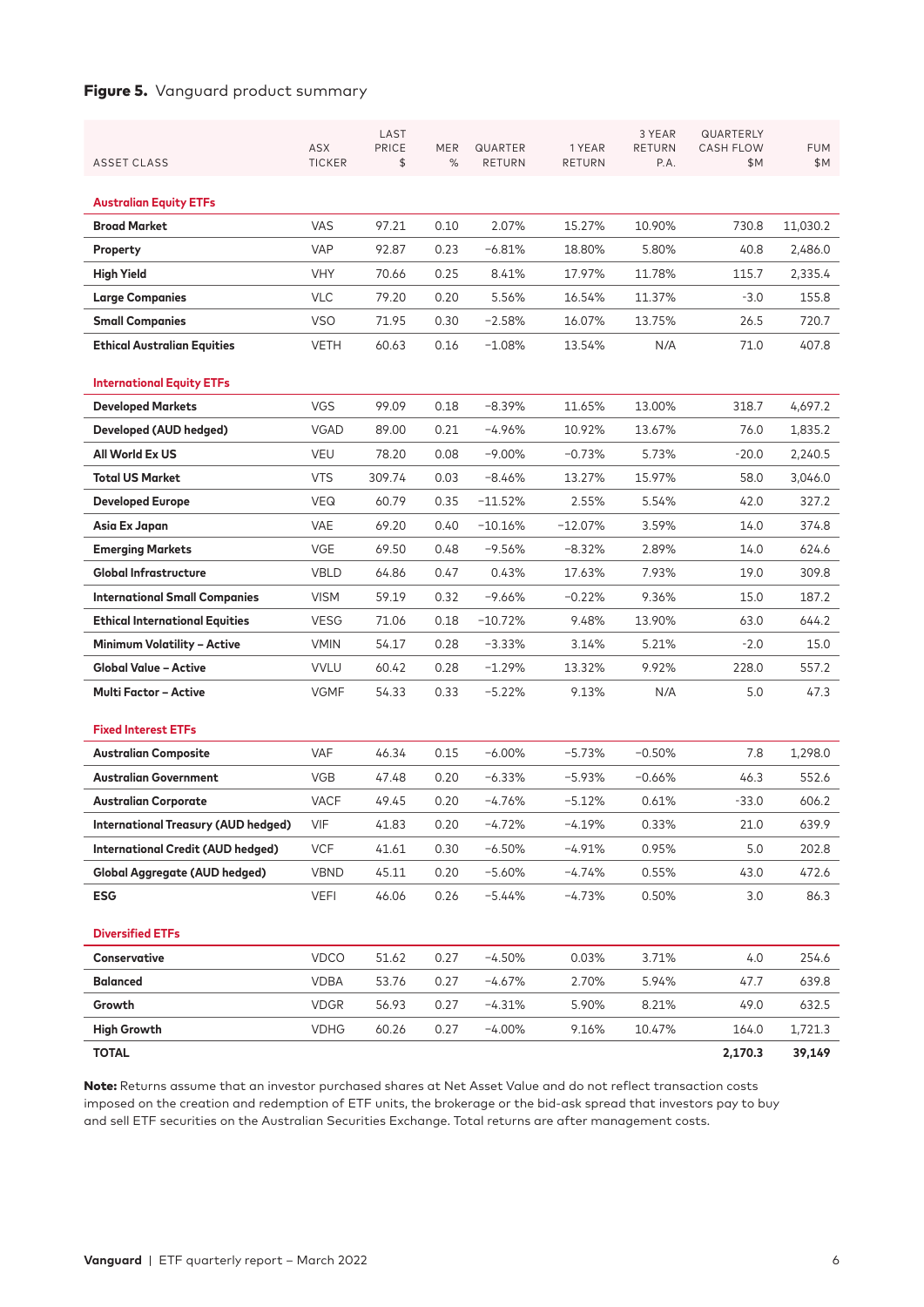### ETF flows reveal year of diversification

Short-term market events tend to grab headlines. But for investors it's the long-term story that really counts.



**Minh Tieu** Head of ETF Capital Markets – APAC, Vanguard Australia

Recent events—whether the conflict in Ukraine, supply chain disruption, or the COVID pandemic have reinforced a timeless lesson: diversification matters.

When it comes to confronting global challenges, no country is an island (not even

Australia). Globalisation may be on the back foot, but for investors this only underscores the importance of international diversification and the need to overcome home bias.

Thanks to the rise of exchange traded funds (ETFs), diversification has never been easier to achieve. Your clients can enjoy the benefits of international share and bond exposure with the ease of access and liquidity that ETFs provide.

And if the past year is a guide, it appears the diversification message has been well heeded by ETF investors.

#### ETF flows reveal a preference for international diversification

If you follow the money, it's clear investors are looking to further diversify their portfolios, including through an allocation to international shares.

International share ETFs were the most popular among Australian ETF investors in 2021. Cash flows to Australian share ETFs were \$5.7 billion, compared with \$14 billion to international share ETFs—well over double the cash flow.

This trend continued through the March quarter of 2022, with investors favouring international shares (23.5% of total cash flow) over Australian shares (15.6%).

But the gradual shift towards greater international diversification is not new. The growing demand among investors for international exposure is reflected in flows to Vanguard's own stable of ETFs.

Considering both shares and bonds, flows to Vanguard's international ETFs were \$4 billion in 2021, outstripping flows of \$3.2 billion to Australian ETFs.

To put these figures in perspective, back in 2017, Vanguard's total funds under management were \$4.1 billion for international ETFs and \$5.9 billion for Australian ETFs. In 2021, this had grown to \$16.5 billion and \$18.6 billion respectively.

#### Overcoming your clients' home country bias

Ease of access to the Australian market and the avoidance of currency risk make Australian shares an attractive option. And let's not forget the franking credits, which offer a nice tax advantage.

Seeing some familiar names in their portfolio may bring your clients a sense of comfort. But by focusing too heavily on the Australian market, your clients limit their opportunity set and forgo the benefits of greater diversification.

This isn't just an issue for Australian investors. Even in the United States, investors are well advised to diversify. Not all the opportunities are to be found in one country, and not every country is free of economic or market risk.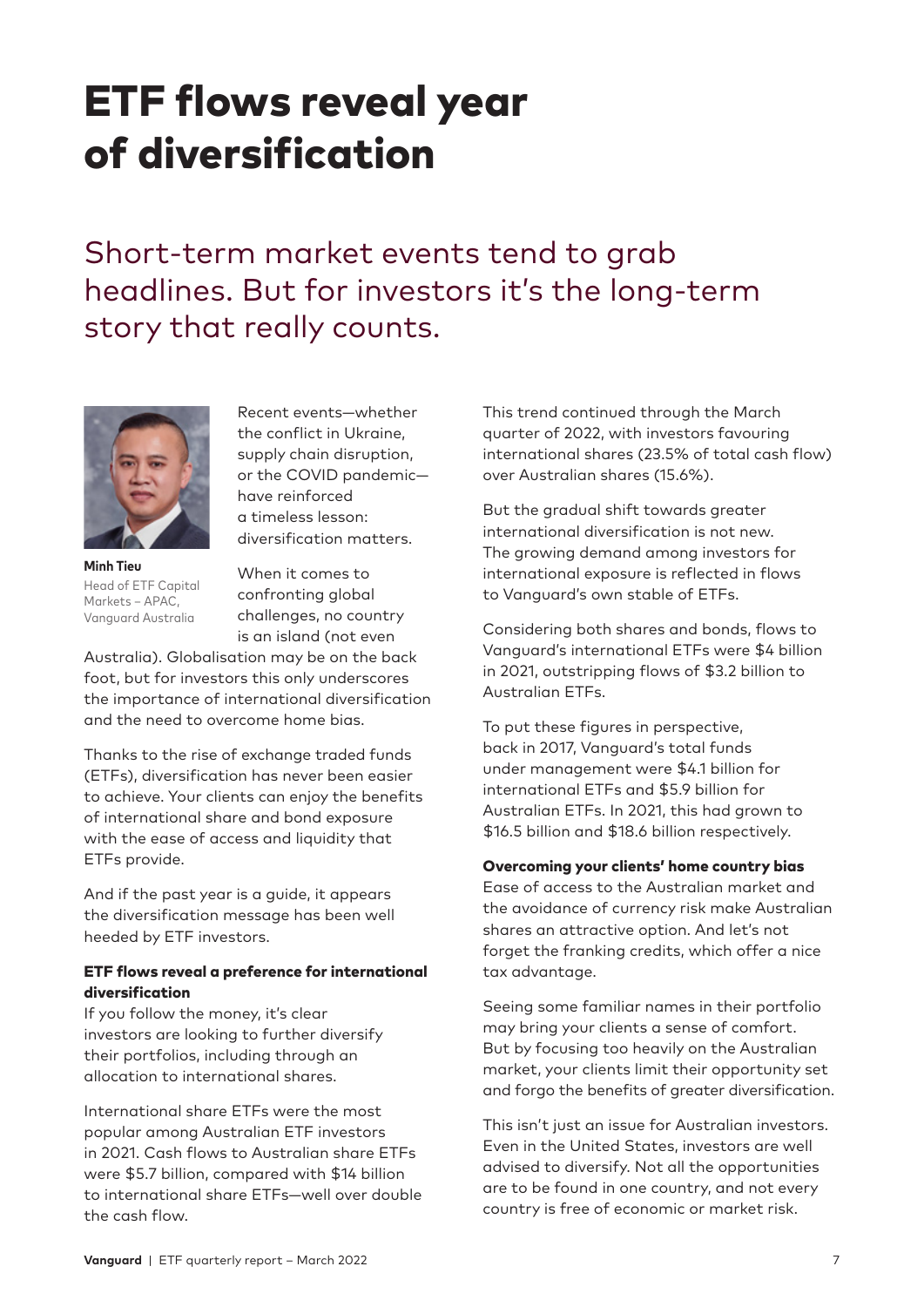A high allocation to a single country creates concentration risk. It means investors are likely to do well when the domestic economy is strong but are more vulnerable to domestic events—whether bushfires and floods, or inflation and interest rate rises.

As the 2022 Vanguard Economic and Market Outlook points out, the recent divergence in global economic momentum reinforces the benefit of diversification. While some events like a global pandemic or supply chain shocks affect the whole globe, there will always be variability across countries and regions.

Differences in sector composition, the state of economic recovery, monetary and fiscal policy, and currency effects all contribute towards variety in the drivers of return for your clients.

#### How ETFs can help your clients diversify

While diversification doesn't protect your portfolio against the possibility of negative returns, it can reduce your potential losses if the market does head south.

Diversification starts by investing across different asset classes, but it also includes diversifying broadly within each asset class by investing in a range of different companies and industries.

Both developed and emerging markets are potential sources of diversification for Australian investors. While the COVID pandemic hit emerging markets especially hard, lower relative valuations and the anticipation of increased global demand have made them attractive to many investors.

And it's not just international share markets that can help your clients diversify. Exposure to hedged international bonds can also help offset some risk specific to the Australian fixed income market.

This need to gain broad exposure across asset classes is also driving demand for diversified funds, which are becoming a popular way to gain instant, broad market exposure within portfolios.

Since their debut in November 2017, we've seen significant growth in our diversified ETFs, which now have a combined \$3 billion in funds. Our diversified range include four funds covering conservative, balanced, growth and high growth risk profiles. They offer a sophisticated all-in-one investment with a simple structure and low cost.

A single trade gives your clients exposure to local and international securities, including thousands of individual bonds and equities.

Giving your clients access to world markets expands their opportunity set by investing in companies large and small across developed and emerging markets.

We can't control how markets behave. But by setting a clear plan, diversifying across multiple asset classes, and minimising costs, we can stay in control of what matters: our long-term investment strategy.



#### Diversified asset allocation